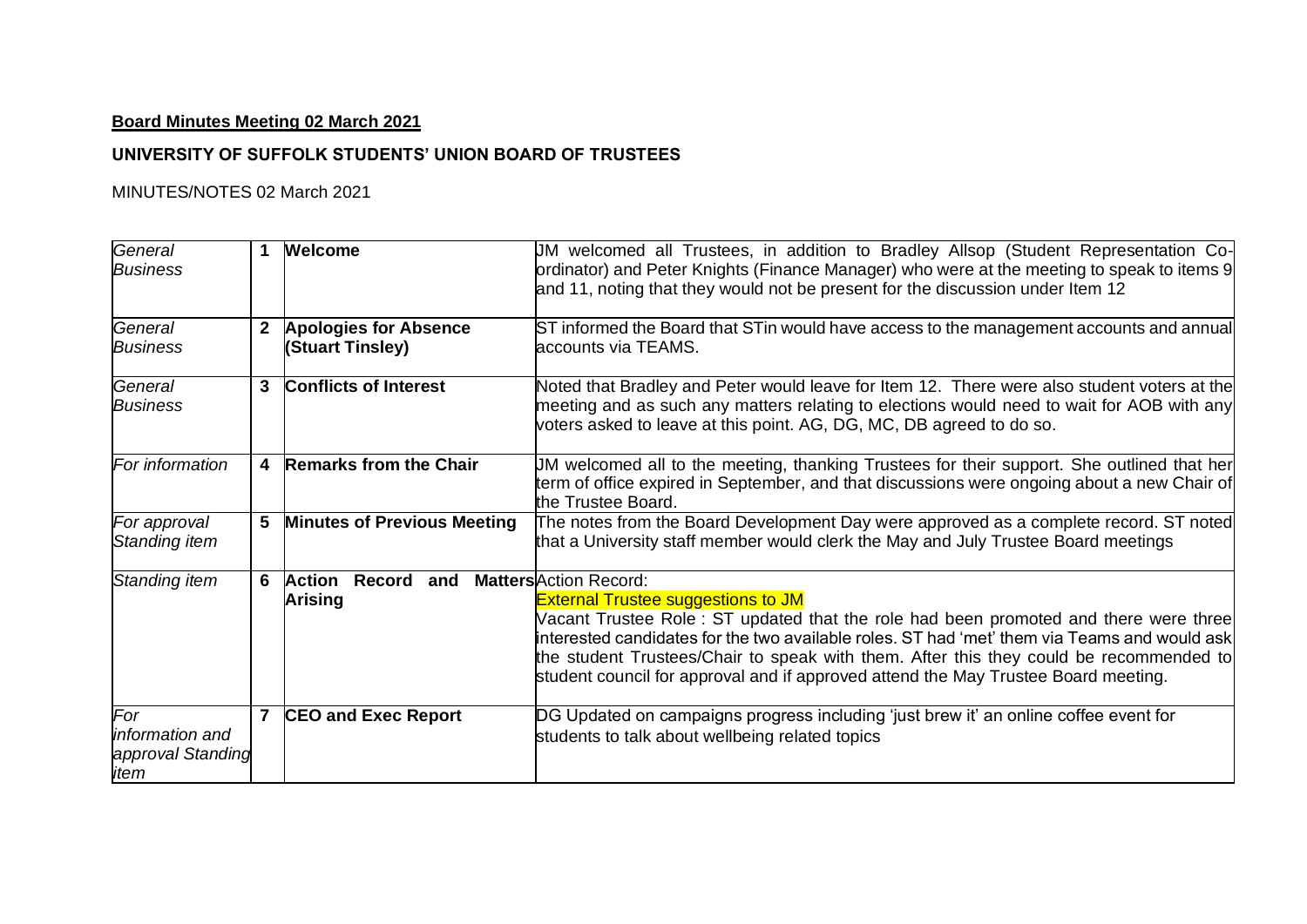|              |   |                  | The Good Night Out campaign progressing well with the SU/University funding it – for<br>student focused bars as lockdown closes                                                                                                                                                                                                                                   |
|--------------|---|------------------|-------------------------------------------------------------------------------------------------------------------------------------------------------------------------------------------------------------------------------------------------------------------------------------------------------------------------------------------------------------------|
|              |   |                  | ReFreshers 2021 was online and well received, though engagement was low.                                                                                                                                                                                                                                                                                          |
|              |   |                  | MC Updated on the Active Bystander wellbeing project which he was co-leading.                                                                                                                                                                                                                                                                                     |
|              |   |                  | MC noted that the University's comms relating to COVID had on occasion been confusing,<br>he gave the returning from Xmas comms as an example.                                                                                                                                                                                                                    |
|              |   |                  | LC asked the Sabbs/CEO ' what are you going to keep from the Pandemic'                                                                                                                                                                                                                                                                                            |
|              |   |                  | ST noted staff flexible working and how this had enabled the Advice service to support more<br>students.                                                                                                                                                                                                                                                          |
|              |   |                  | DG/MC Online events and council, increases accessibility for students from other campuses<br>and mature students                                                                                                                                                                                                                                                  |
|              |   |                  | ST noted that sports could return in a limited way and this looked to be after Easter                                                                                                                                                                                                                                                                             |
|              |   |                  | AC offered support with risk assessments/comms/guidelines for outdoor sports                                                                                                                                                                                                                                                                                      |
|              |   |                  | The Sabbs/CEO all noted that there would always be significant f2f activity rebuilt from<br>September- e.g. Freshers, Sports etc.                                                                                                                                                                                                                                 |
| For approval | 8 | Accounts 2019 20 | PK presented the accounts for the University of Suffolk Students' Union 19/20.                                                                                                                                                                                                                                                                                    |
|              |   |                  | The end of year out-turn was as stated within the Month 12 management accounts<br>Reserves were now unrestricted with the exception of the balance held by sports<br>clubs and societies of 9.5k                                                                                                                                                                  |
|              |   |                  | Suffolk Union Services 19/20                                                                                                                                                                                                                                                                                                                                      |
|              |   |                  | The SUSL loan agreed by Board in October 2019 was now at the full 15k<br>The margins were actually 27% rather than the planned 32% caused by the low<br>margins available on hot drinks<br>That the University had, in response to the SU's paper, provided a grant of 15k for<br>SUSL in December 2020. Without this gift the shop would be insolvent, given the |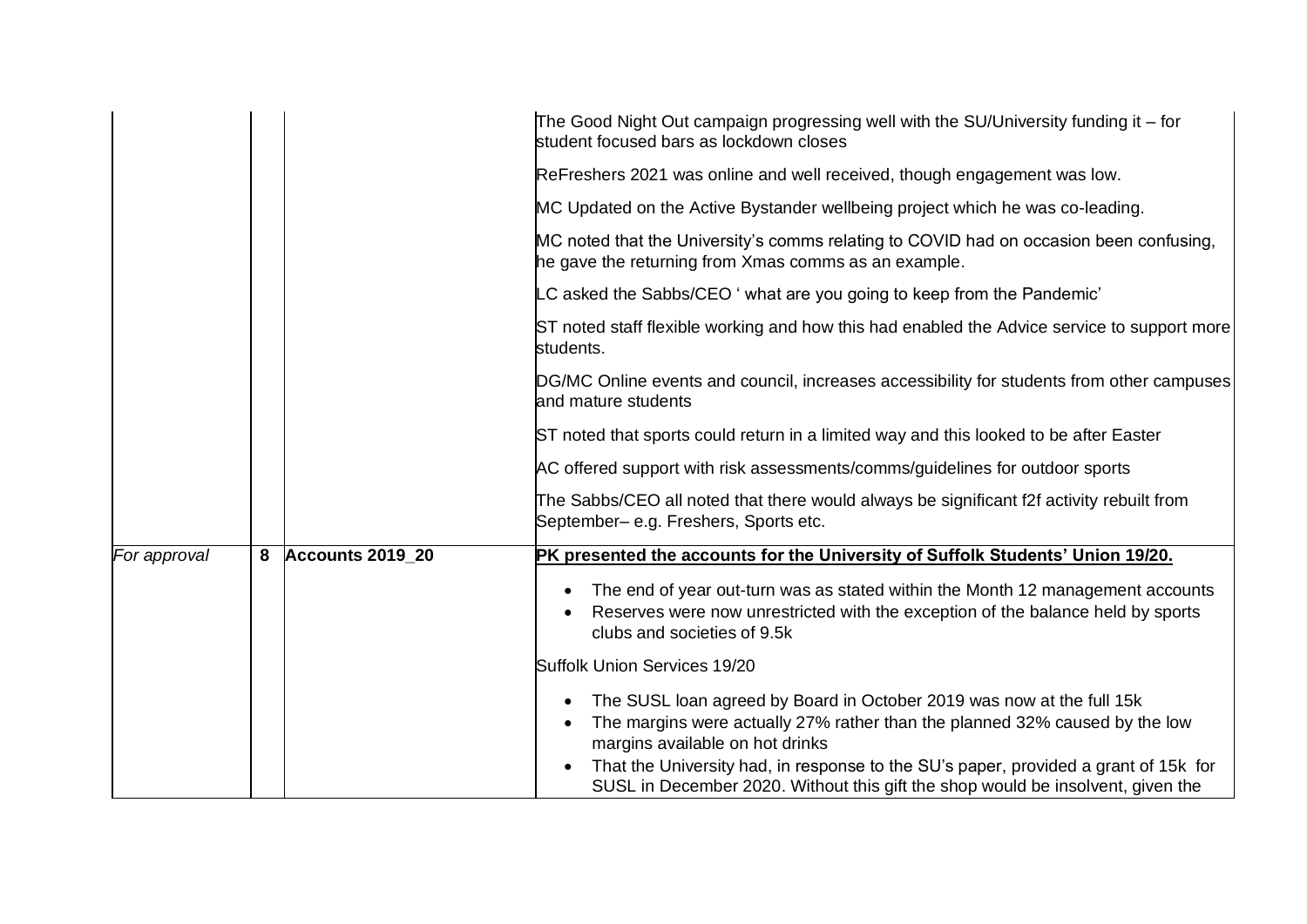|                     |   |                                        | overheads (ongoing contractual commitments) and their inability to open the shop<br>since March 2020.<br>Trustees approved the accounts with one amendment to the format (not content of the) text<br>on the trustees report<br>ST/PK: The accounts would be sent to Jen and Dan in hard copy for them to sign.                                                                                                                                                                                                                                                                                                                                                                                                                                                                                                                                                                                                                                                                                                                                                                                                                                                                                              |
|---------------------|---|----------------------------------------|--------------------------------------------------------------------------------------------------------------------------------------------------------------------------------------------------------------------------------------------------------------------------------------------------------------------------------------------------------------------------------------------------------------------------------------------------------------------------------------------------------------------------------------------------------------------------------------------------------------------------------------------------------------------------------------------------------------------------------------------------------------------------------------------------------------------------------------------------------------------------------------------------------------------------------------------------------------------------------------------------------------------------------------------------------------------------------------------------------------------------------------------------------------------------------------------------------------|
| For approval        | 9 | Finance,<br><b>Management Accounts</b> | PK noted that: The costs had been well controlled throughout the financial year<br>The Board noted that there was a significant surplus against the SU's projected spend given<br>the lower costs that the SU had seen during the pandemic and that this could be an<br>opportunity to invest in the student experience. They suggested the following:<br>Purchase of a 9 seater vehicle to support a return to sports (ST)<br>Improvement works to the area outside the SU social space, which would<br>mean that the Social space could be extended/ events held outdoors. ST<br>noted that this area was the University's responsibility but that it would be of<br>benefit to the SU on their return.<br>Representation for other campuses. (LC, BA) The team noted that this would<br>need to be initially on a project basis for the short term, given that ongoing<br>costs would need to be supported by next year's budget from July.<br>AC asked the Sabbs/CEO to look at what are we already doing and could do<br>better?<br>ST to work with DG and MC on the above and report back to the next Board,<br>consulting with the Chair as appropriate in terms of the SU's financial<br>regulations |
| For<br>and approval |   | discussion 10 SU Complaints Policy     | ST introduced the draft policy, noting that it was intended to guide students where they had<br>a complaint about an SU service which could not be dealt with informally.<br>LC outlined several areas for development, including:                                                                                                                                                                                                                                                                                                                                                                                                                                                                                                                                                                                                                                                                                                                                                                                                                                                                                                                                                                           |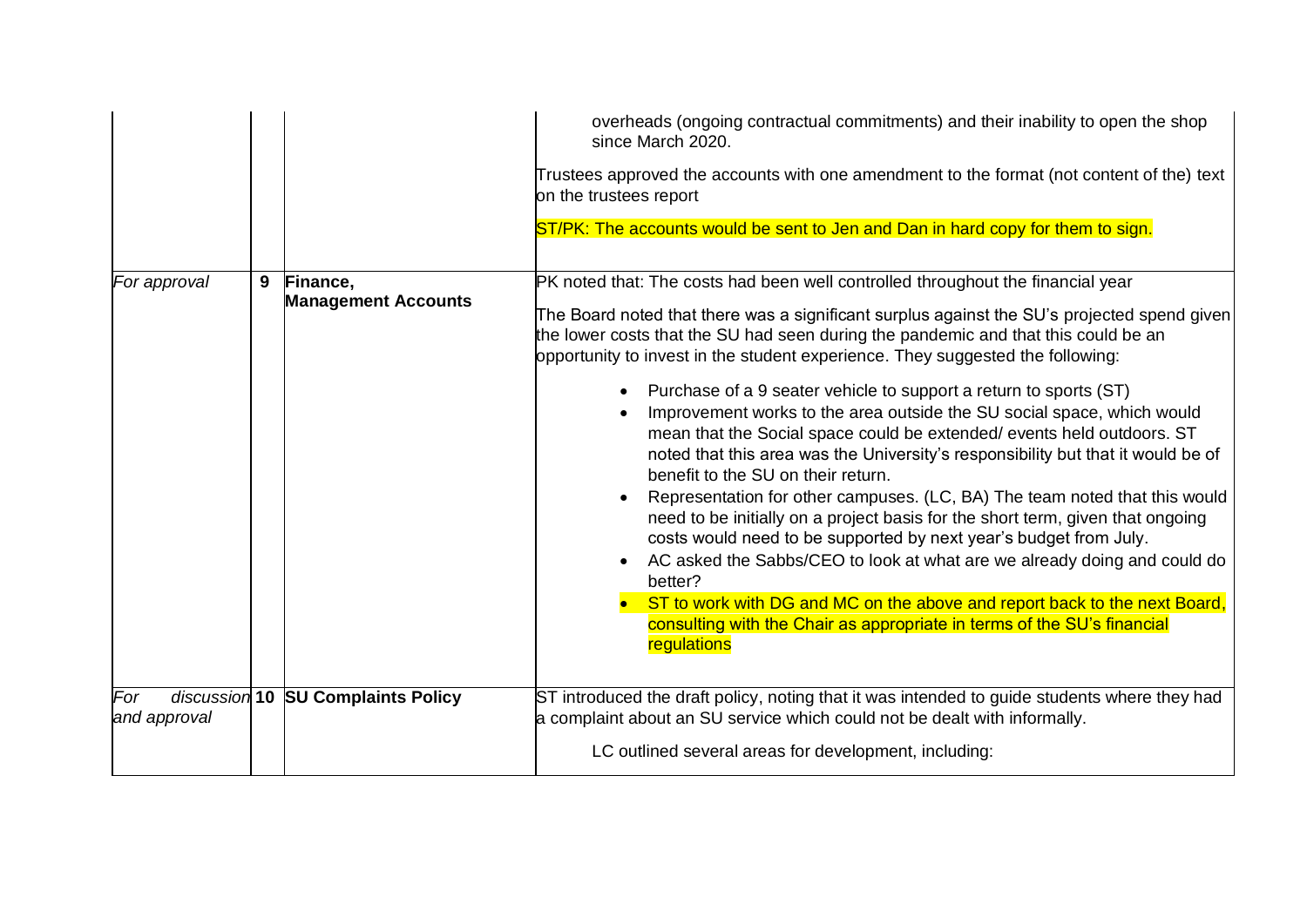|              |    |                                                           | Defining the relationship with the University policy on student<br>complaints more clearly<br>The risk of 'double jeopardy' – for example with the student code of<br>conduct and the SU complaints policy<br>How any 'investigation' would be conducted and who might do this,<br>what training would they have.<br>Procedure – for example investigation/hearing etc if this wasn't<br>followed up, would it leave us open to employee legal action?<br>How do our responsibilities in terms of safeguarding and identifying<br>concerning behaviours fit?<br>Why would 'informal complaints' not be reported to the Board?<br>Given the breadth of these comments, ST will take outside of the meeting, follow up these<br>areas with LC and upload a revised version for Board prior to the May meeting                                                                                                                                                                                                                                                                                                                                          |
|--------------|----|-----------------------------------------------------------|------------------------------------------------------------------------------------------------------------------------------------------------------------------------------------------------------------------------------------------------------------------------------------------------------------------------------------------------------------------------------------------------------------------------------------------------------------------------------------------------------------------------------------------------------------------------------------------------------------------------------------------------------------------------------------------------------------------------------------------------------------------------------------------------------------------------------------------------------------------------------------------------------------------------------------------------------------------------------------------------------------------------------------------------------------------------------------------------------------------------------------------------------|
| For approval | 11 | <b>Items from Student Council</b><br>for Board discussion | <b>Byelaw documents</b><br>BA introduced the reforms to Bye-Law three. These had been proposed and<br>approved at Council and intended to offer clarity around:<br>The role of Part-time Officers<br>$\circ$<br>The role and frequency of Officer reports to council<br>Accountability of officers to council/course reps<br>$\circ$<br>Trustees asked questions about the frequency of the part time officer reports<br>DG responded that they would be termly<br>$\circ$<br>LC asked about formatting - BA/DG stated they could be video or text<br>$\circ$<br>uploaded to the website<br>LC noted that it was important to uphold the 'student lead' nature of the bye-<br>$\circ$<br>laws, that a situation where a professional staff member 'told officers off' was<br>not desirable, and that we needed to ensure a peer to peer approach<br>BA clarified that he believed the role of SRC was to support student officers<br>$\circ$<br>to submit reports and that Student Council would be the decision maker – it is<br>up to them. Key for the SRC to support in the writing OR support the Officer if<br>they have not written a report. |